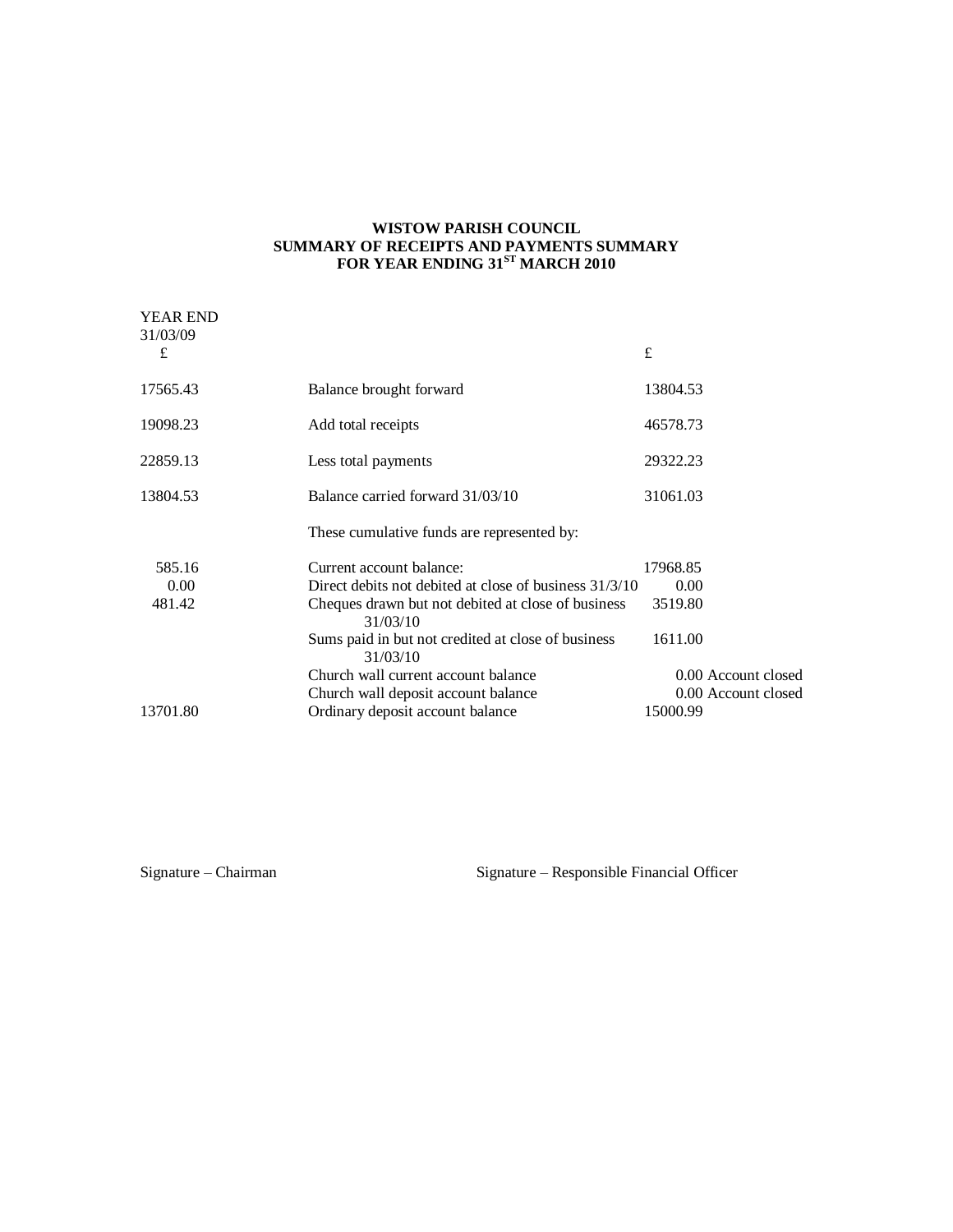# **WISTOW PARISH COUNCIL SUPPORTING STATEMENT TO THE ACCOUNTS FOR THE YEAR ENDING 31ST MARCH 2010**

| 1. Assets                                               |                                   |
|---------------------------------------------------------|-----------------------------------|
| A) Movements in the year                                |                                   |
| During the year the following assets were purchased     | Cost Price £                      |
| Adventure play equipment                                | 29971.00                          |
| Gate for playground                                     | 945.00                            |
| Hard disc                                               | 83.98                             |
| See Saw seats                                           | 95.50                             |
| Village sign (completion)                               | 955.00                            |
| B) The following assets were disposed of:               | Receipt £                         |
| See saw seats                                           | scrapped                          |
| Gate                                                    | scrapped                          |
| C) At $31st$ March 2010 the following assets were held: | Value                             |
| <b>COMMUNITY ASSETS</b>                                 |                                   |
| Allotment land (16 acres)                               | 1.00 Rented to allotment holders  |
| <b>OTHER FIXED ASSETS</b>                               |                                   |
| Bus shelter                                             | 4555.90                           |
| 17 Lamp posts, columns and brackets                     | 25500.00                          |
| 4 seats                                                 | 2220.46                           |
| Seat at play area                                       | 484.17                            |
| Bench set/picnic table                                  | 279.66                            |
| Gate at play area                                       | scrapped                          |
| Slide                                                   | 3340.00                           |
| Swing                                                   | 2800.00                           |
| Seesaw (without seats – see above)                      | 1790.50                           |
| Climbing frame                                          | 506.35                            |
| Bench seat around tree in playing field                 | 615.99                            |
| 2 notice boards                                         | 882.10                            |
| Scout activity trail                                    | 2201.93                           |
| 25 metre aerial runway                                  | 9384.94                           |
| 7 salt and 8 waste bins                                 | 3850.00                           |
| 2 football goals                                        | 1553.54                           |
| 2 football goal nets                                    | 60.43                             |
| Filing cabinet and folders                              | 160.16                            |
| Playmatting                                             | 9623.50                           |
| Kidney shaped picnic table                              | 369.60                            |
| 3 picnic tables/seats                                   | 923.99                            |
| Flagpole                                                | 55.00                             |
| Ironwork for village sign                               | 807.00                            |
|                                                         | 104,016.70 (including allotments) |

These assets have been valued at the current insurance value.

The basis of valuation of these assets is replacement value with the exception of the allotment land which is valued at the nominal value of £1.00.

#### **2. Borrowings**

At the close of business on  $31<sup>st</sup>$  March 2010 no loans to the Council were outstanding.

## **3. Leases (NB Equipment only)**

At  $31<sup>st</sup>$  March 2010 no leases were in operation.

# **4. Debts outstanding**

At 31<sup>st</sup> March 2010 debts of £3160.23 were outstanding and due to the Council in respect of VAT refunds<br>Signature – Responsible Financial Officer Signature – Responsible Financial Officer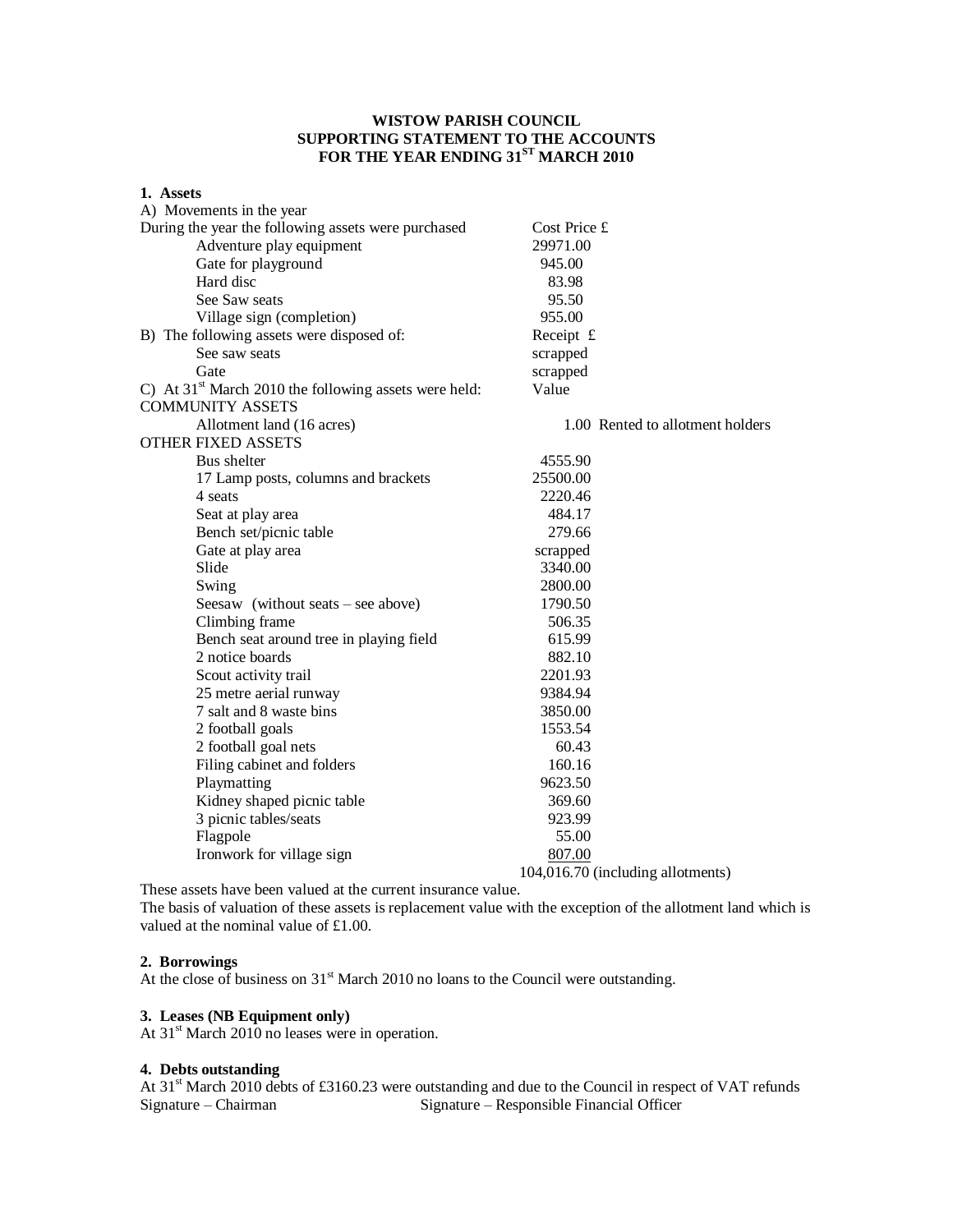## **WISTOW PARISH COUNCIL SUPPORTING STATEMENT TO THE ACCOUNTS FOR THE YEAR ENDING 31ST MARCH 2010 continued**

#### **5. Tenancies**

During the year the following tenancies were held

A) Council as Landlords:

| Tenant               | Property            | Rent p.a. | Repairing/non repairing |
|----------------------|---------------------|-----------|-------------------------|
| J Garton             | 1 acre              | £63.00    | Repairing               |
| F M Judge            | $\frac{1}{2}$ acre  | £31.50    | Repairing               |
| R P Burton           | $4\frac{1}{2}$ acre | £283.50   | Repairing               |
| C Bowd               | $1\frac{3}{4}$ acre | £110.25   | Repairing*              |
| P Burton             | $8\frac{1}{4}$ acre | £519.75   | Repairing               |
| B) Council as Tenant |                     |           |                         |

| Landlord   | Property      | Rent p.a. | Repairing/non repairing |
|------------|---------------|-----------|-------------------------|
| <b>HDC</b> | Playing field | £100.00   | Repairing               |

## **6. Section 137 Payments**

Section 137 of the Local Government Act 1972 enables Parish Councils to spend up to the product of £6.15 per head of electorate for the benefit of people in the area on activities or projects not specifically authorized by other powers.

The limit for this Council in the year ended  $31<sup>st</sup>$  March 2010 was £2644.50 and no payments being made.

### **7. Agency work**

During the year the Council undertook no agency work on behalf of other authorities.

#### **8. Advertising and Publicity**

During the year the Council has not taken part in any advertising or publicity.

#### **9. Superannuation**

No superannuation contributions were made for the year ended  $31<sup>st</sup>$  March 2010.

I hereby certify that the above Summary of Receipts and Payments Account, Receipt and Payments Summary and Supporting Statement to the Accounts property presents receipts and payments of Wistow Parish Council for the 2009/10 financial year.

Signed Date Responsible Financial Officer Wistow Parish Council

I hereby certify that the above Summary of Receipts and Payments Account, Receipt and Payments Summary and Supporting Statement to the Accounts for the year ended 31<sup>st</sup> March 2010 were approved by resolution of Wistow Parish Council on

Signed Date Chairman of Wistow Parish Council